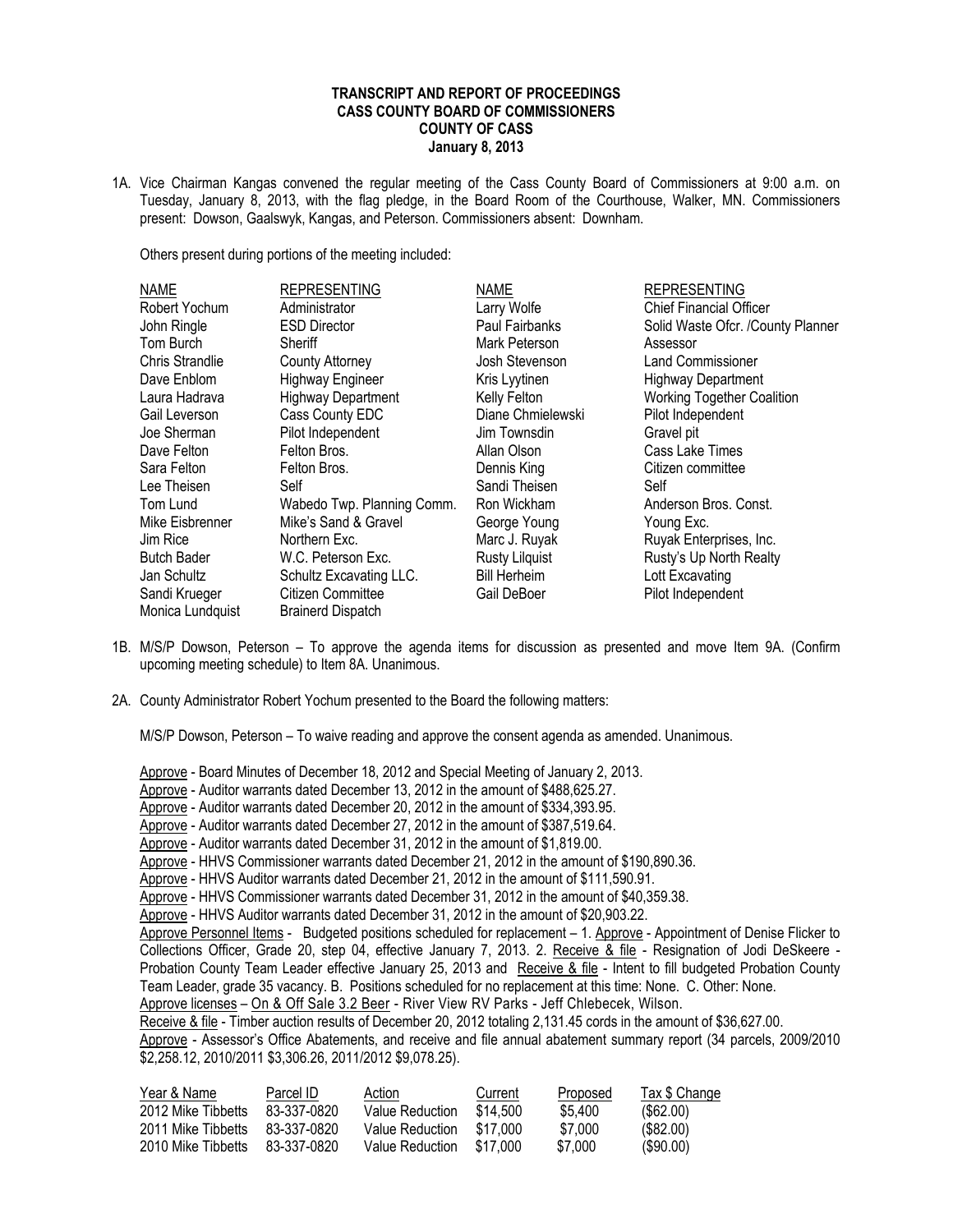Receive & file - Deep Portage Conservation Foundation Audit for the period ending August 31, 2012 and 2011. Accept - Donations: MN Sheriff's Association in the amount of \$200.00 - Sheriff's Office Honor Guard; HHVS - St. Agnes Church in the amount of \$1,500.00; HHVS - Anonymous member of Hope Lutheran Church in the amount of \$750.00. Approve – Payment to Deep Portage Conservation Reserve in the amount of \$877.00 for annual insurance cost on solar panels, solar tubes, wind turbine, & observation tower.

M/S/P Dowson, Peterson – To approve the daily meal and incidental expense reimbursement for FY2013 - The base daily per diem M&IE rate is \$46.00. Locality does not apply when no overnight travel is involved. The daily per diem M&IE rates for overnight travel in Minnesota are: Olmstead County – up to \$51 per day; Dakota and St. Louis County – up to \$56 per day; Hennepin County and Ramsey County – up to \$71 per day; All other localities in Minnesota – up to \$46 per day. Must be accompanied by an itemized receipt. For localities outside Minnesota, see per diem table on Cass County website, or obtain copy at the Auditor-Treasurer's Office, effective January 1, 2013. Unanimous.

Receive & file - HHVS Cash Account Balance Comparison and Child Service Costs through November 2012.

Approve - Conservation Easement granted by Rebecca Lyng, Timothy Lyng, Benjamin Lyng, and Daniel Lyng for 5.2 acres and 930 ft. of shoreline on Ten Mile Lake in Section 5 and Section 32 of Hiram Twp., Cass County, Minnesota.

Approve - HHVS Purchase of Service contracts from January 1, 2013 through December 31, 2013: Family Safety Network, Pine River – no financial change; Pine River SLS – no financial change; Little Sand Group Homes, Inc. – financial change from \$164.88/hr. to \$183.70/hr.

Authorize - 25% Fund use of \$4,700.00 for environmental education at Deep Portage – WHA Elementary School (70 students, 20 chaperones, 4 staff) on Dec. 19-20, 2012.

Approve - Out of state travel for David Enblom, County Engineer – National Association of County Engineers in Des Moines, IA on April 22-26, 2013.

Approve - City of Walker appointment of Donna Kurtz – Deputy Registrar #125.

Approve - AMC 2013 Policy Committee appointments.

Appoint - Commissioner Jim Dowson to BI-COUNTY CAP term ending December 31, 2013.

Approve - Superfund site affidavit for sale of tax forfeited lots in Cass Lake.

Receive & file - Quarterly report of litigated claims.

Appoint - Ad-Hoc Committee of the Board (Commissioners Kangas, and Peterson) property tax exemptions.

2B. Administrator Yochum presented Resolution No. 01-13 establishing the 2013 Conduct of Meetings – Business Rules.

Commissioner Peterson offered Resolution No. 01-13 and moved its adoption, Commissioner Gaalswyk seconded:

WHEREAS, the County of Cass annually reviews and adopts rules of procedure governing the conduct of Cass County Board of Commissioner's meetings.

NOW, THEREFORE, BE IT RESOLVED:

Section 1. That the attached "County Board Meeting Rules of Business" marked Exhibit "A" are hereby adopted.

Adopted: January 8, 2013 EXHIBIT "A"

# COUNTY BOARD MEETING RULES OF BUSINESS

Rule 1. Regular Meetings. The Board shall hold regular meetings on the first and third Tuesday of each month. Regular meetings shall commence at 9:00 A.M. at the Cass County Courthouse for the first Tuesday of the month and 9:00 A.M. at the Land Department Building, Backus MN for the third Tuesday of the month except the regular meetings from May through September shall be scheduled during 2013 at various locations throughout the Board of Commissioner Districts and shall commence at 6:00 P.M. (January 4, 2005 amendment) (January 2, 2007 amendment).

Rule 2. Special Meetings. The Chair or three members of the Board may call special meetings. Such meetings shall be called with a twelve hour advance notice to all available Board members and members of the news media. If time will allow, published notice in the official newspaper shall be given to the public.

Notwithstanding any other requirements, notice shall be published on the County Courthouse bulletin board. Either or both notice shall specify: (1) the specific item or items to be considered at the special meeting, and (2) the date, time, and place of the meeting. Special meetings of the County shall be held in the County Courthouse, unless the Board has determined that other facilities are to be used. All specials meetings of the Board shall be limited to the specific item or items set forth in the notice.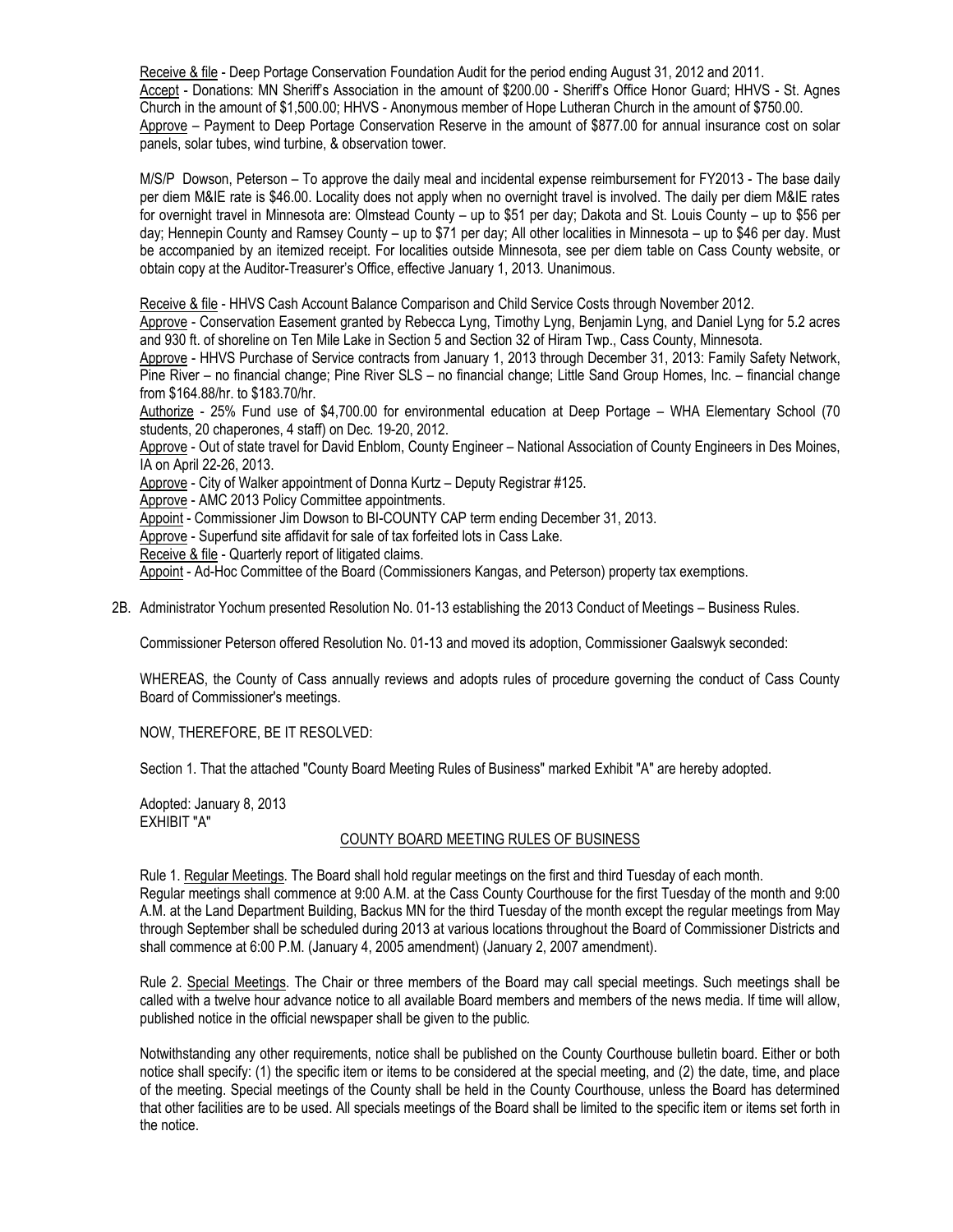Rule 3. Presiding Officer. Roll Call. The Board Chair, or in the Board Chair's absence, the Vice Chair of the Board shall take the chair at the time appointed for the meeting and call the Board to order. The Board Chair or Vice Chair calling the meeting to order shall be the Presiding Officer for the balance of the meeting.

Rule 4. Quorum. A majority of the members of the Board shall constitute a quorum for the transaction of business. The Board Chair shall be a member of the Board, and shall have the right to vote on all matters coming before it, but shall have no veto power.

Rule 5. Minutes. The Administrator shall prepare written copies of the minutes of the preceding meeting of the Board of Commissioners and distribute them to its members no later than the start of its current session. One or more copies of the minutes shall be available in the Office of the Administrator for examination by members of the public. Upon the appearance of a quorum at a Commissioners Board Meeting, the Board Chair shall inquire of the Board whether they wish to approve, disapprove, or amend the minutes of the previous meeting of the Board of Commissioners as prepared by the Administrator. Any mistake or omission in the minutes may then be corrected by the Board.

Rule 6. Order of Business. The Board Chair or Vice Chair of the Board shall preserve order and decorum. The Administrator shall act as parliamentarian and the Board Chair shall decide questions of order, subject to an appeal to the Board. The Administrator shall prepare a written agenda in advance of all board meetings and shall place Call to Order as Item No. 1; and thereafter other items of business in the order of presentation which the Administrator deems best or as directed by the Board of Commissioners. Members of the public or County staff wishing to place an item of business upon the agenda shall advise the Administrator of the particular item of business not later than Tuesday immediately preceding the Board meeting. The Administrator shall release the proposed agenda not later than the Wednesday immediately preceding the Board Meeting. Further, the Administrator shall release the Board information packet not later than the Thursday immediately preceding the Board Meeting. (January 8, 2008 amendment)

A person requesting that an item be placed on the agenda shall furnish sufficient details so as to enable the Administrator to enter the item on the board meeting agenda in a summary adequate to alert the public as to the nature of the matter to be discussed. If the Administrator is unable, from the information received, to prepare a summary, the Administrator may refuse to place the matter on the agenda. The Board by majority vote may amend the proposed agenda. After approval of the proposed agenda no amendments will be made except upon a 4/5th vote of the Board.

A citizen comment period will be provided during the regular board meetings which will allow citizens to address the Commissioners for up to three minutes about a topic that is not on the agenda. In order to use the citizen comment period, the individual must sign up before the Board approves the proposed meeting agenda. The Board of Commissioners may take action on subjects brought up during the citizen comment period. (January 3, 2006 amendment).

Rule 7. Recognition by Chair. Every Board member or member of the public shall respectfully address the Chair by the appellation of "Mr. Chairman" or "Madame Chair", and shall not speak further until recognized the Chair. Once a member of the audience has been recognized by the Chair as requesting to address the Board of Commissioners, the Chair shall require the individual to identify themselves by stating their name and address.

Rule 8. Designation by Chair. When two or more members request to speak, the Chair or Presiding Officer shall designate who is first to speak, but in all cases the member who shall first address the Chair shall speak first.

Rule 9. Debated Motion. No ordinary motion shall be debated, or put, unless the same is seconded by a board member (or the chair). (Amended on March 20, 2001). The Chair or Presiding Officer shall restate any motion if requested to do so by a member of the Board of Commissioners. Items on the agenda may be debated prior to the submission of an ordinary motion. The withdrawal of either the motion or the second to a motion shall terminate debate on the motion. (January 6, 2009 amendment).

Rule 10. Motion Being Debated. Privileged Motion. When a question is under debate, no motion shall be received other than the following privileged motions: a) to lay on the table; b) to divide the question; c) to postpone indefinitely; d) to postpone to a certain day; e) to refer; f) to adjourn. The privileged motion shall have precedence in the order in which they are arranged. All privileged questions shall be decided immediately without debate. A Board member may make a negative motion to defeat a resolution or ordinance. This "objection to the consideration" of the matter is considered a privileged motion and requires a second, and must pass by a simple majority. If no motion is made on an item, the matter automatically dies or does not pass. (January 6, 2009 amendment).

Rule 11. Presentment of Petitions and Communication. Petitions and communications on the agenda may be presented by a member of the Board or by the Administrator.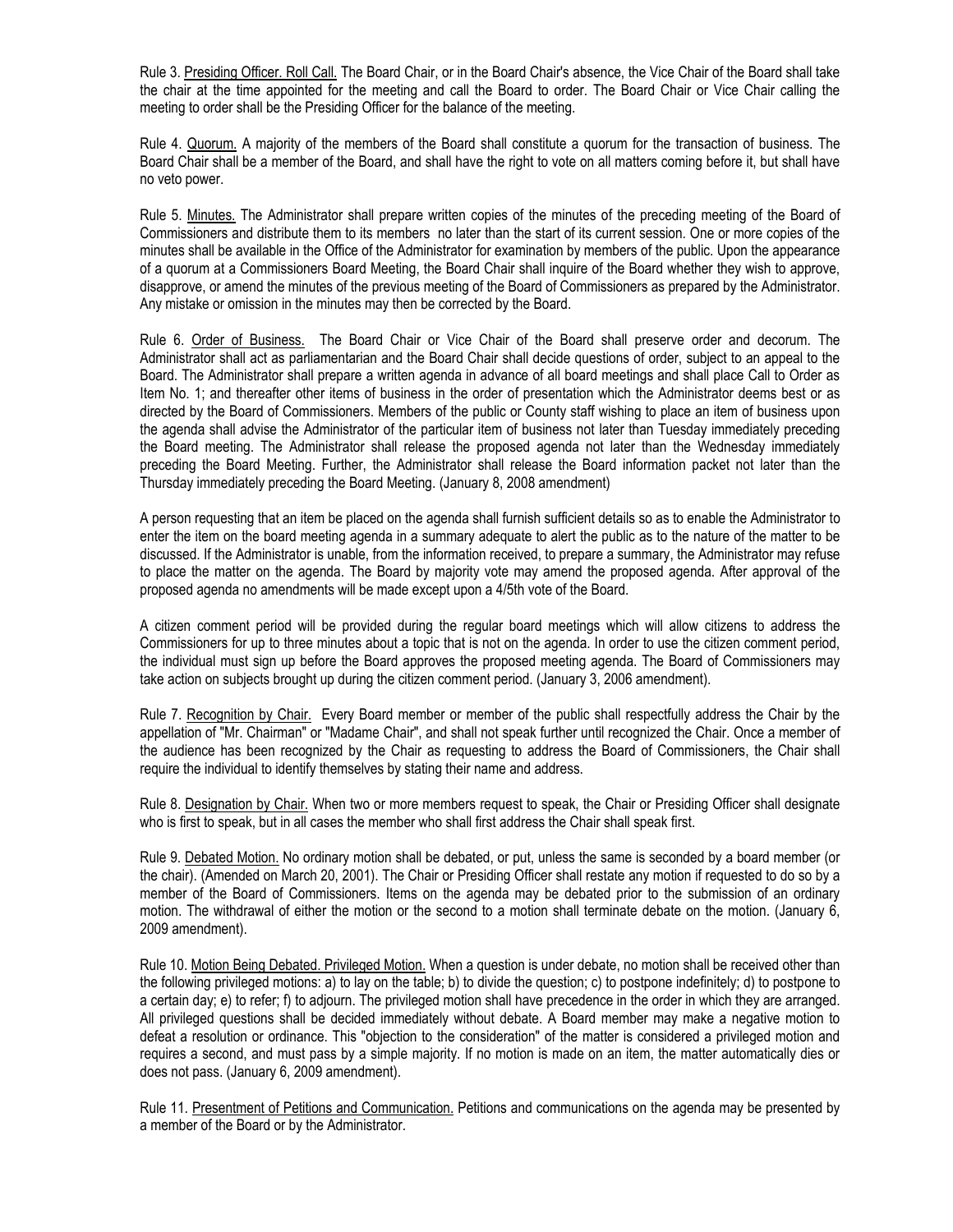Rule 12. Voting. Excuse. Failure. When a question is put by the Chair, every member present shall vote; unless the Board, for special reason, shall excuse a member prior to the calling of the roll or a legal conflict of interest prohibits a member voting. Any member, who being present when his or her name is called fails to vote upon any then pending proposition, unless previously excused by the Board, shall be counted as having voted in the positive. In all cases, the call of the roll shall be alphabetically by the family surname of each Board member except that the Chairman or Presiding Office shall vote last.

Rule 13. Calling Vote. The ayes and nays shall be called upon the passage of ordinances. Unless a member requests, other items will be by voice vote. When a vote is called for and a Board member is silent, the Board member will be recorded as voting in the affirmative on the question. A member may demand a roll call vote at any time prior to the assumption of other business.

Rule 14. Ordinances. Procedure – Requests for consideration of an ordinance or ordinance amendment shall be submitted in writing to the County Board. Every proposed ordinance shall be considered at two public hearings referred to as first reading and second reading. Requests related to land use shall be referred by motion of the County Board to the Planning Commission for the purpose of conducting the first reading public hearing and adopting a singular recommendation for submittal to the County Board. The County Board will conduct the first reading public hearing in all other matters. Any ordinance drafts referred by the Board to the Planning Commission or others shall be posted on the Cass County website; and written notice of a 30 day comment period for all proposed ordinances or amendments thereto shall be provided to all county departments, all municipalities in Cass County, adjacent counties, the Leech Lake Band of Ojibwe, the Minnesota Departments of Natural Resources and Transportation, the Mississippi Headwaters Board, and any individual, agency or organization requesting such notice. All proposed ordinances or amendment thereto shall be posted on the Cass County website for viewing. Within 60 days of the close of the comment period the first reading public hearing shall be held. Written notice of time, place and purpose of the public hearings shall be published in the official County newspaper designated by the Board and posted on the County website at least ten (10) days prior to the hearing date. Amendments may be offered at either first or second reading public hearings when the ordinance is under consideration, however shall not be acted upon until the next regular meeting. If amendments are made, the sections of the ordinance amended shall be read as amended before the question of its passage is taken. Approval of the second reading of the ordinance shall constitute final adoption of all ordinances. When a proposed ordinance fails to pass, a motion to reconsider the same may be made, but such motion must be made at the session at which the same failed to pass and action thereupon shall be postponed to the next regular session. (May 3, 2005 amendment) (February 19, 2008 amendment).

Rule 15. Absent Member. Every member of the Board which anticipates being absent for a Board Meeting shall notify the Administrator.

Rule 16. Journal. It shall be the duty of the Administrator to keep the journal of the proceedings of the Board and perform such duties as may be required by the Board of Commissioners. The Administrator shall not allow the official journal of the County to be taken from the custody of the Administrator without the knowledge and consent of the Board. Audio taping or video taping of the board meetings may be made for reference by the Administrator, but approved minutes shall be the official record of board meetings.

Rule 17. Robert's Rules of Order. The rules of parliamentary practice, embraced in Robert's Rules of Order shall govern the Board in all cases in which they are applicable, and in which they not inconsistent with State Statute or the Standing Rules of the Board.

Rule 18. Board Committees. Any member of a Board Committee may call a committee meeting. Committee meetings shall be called with a 24-hour advance notice to all members, posted at the courthouse, and time permitting public notice provided on the "web site". Items to be studied by a Board Committee shall be those items contained in the notice and any other item may be presented that is within the scope of the Committee's description. Committees shall report to the Board of Commissioners within 90 days after the item has been referred to committee. The Board shall then act on the item referred or request the Committee to continue the study**.** (January 16, 2007 amendment)

Rule 19. Suspension or Amendment of Rules. No rule of the Board shall be suspended, altered, or rescinded except upon the affirmation vote of four members of the Board, unless notice of such change shall have been given at a previous meeting in which case only a majority shall be required.

Rule 20. Publication of Minutes. The regular Board of Commissioners Meeting minute summary shall be published in the official county newspaper so as to provide the public with timely and accurate notice of the regular County Commissioners Board Meeting action.

Rule 21. Agenda is Public. Any member of the public or the news media requesting copies of any regular or special meeting agenda shall be provided the same pursuant to M.S. 13D. (January 8, 2008 amendment)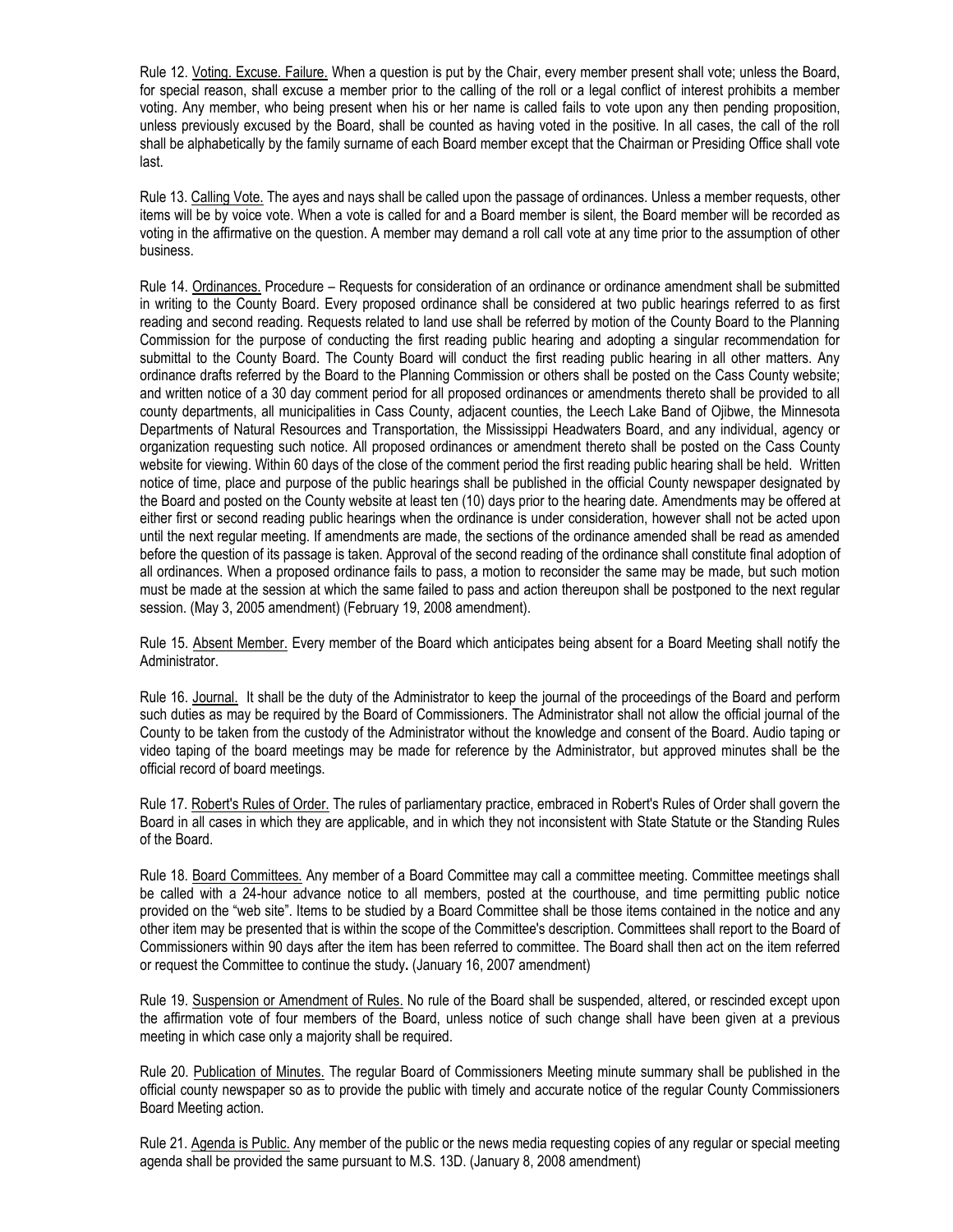Rule 22. Board Appointments. In effort to maximize citizen participation in County government, all citizen appointments by the Board of Commissioners shall be subject to term limits. No reappointment shall be considered for any individual that has served three (3) consecutive terms or nine (9) consecutive years, whichever is more. In the event that no qualified successor is available for appointment, the term limit may be waived by the Board in one (1) year increments until a successor is appointed. (January 16, 2007 amendment)

Rule 23. Room Rental Payments. No rental payments shall be made for the use of space utilized for meetings of Cass County without specific approval of the Board. (January 2, 2007 amendment)

THESE RULES SHALL TAKE EFFECT and be in force from and after their adoption by the Board of Commissioners, and any and all prior rules are hereby rescinded.

Resolution No. 01-13 was adopted by majority vote: Ayes: Dowson, Gaalswyk, Kangas, Peterson. Absent: Downham. Nays: None.

2C. Administrator Yochum discussed the 2013 Board of Commissioners regular board meeting schedule as well as the 2013 summer meeting schedule.

M/S/P Gaalswyk, Dowson – To approve the 2013 Cass County Board of Commissioner's regular Board Meeting schedule, and further request Commissioners to report back with recommendations for the 2013 summer meeting locations. Unanimous.

2D. Robert Yochum presented the annual printing and publishing bids results.

|                                              | Pilot-Independent   | Press Citizen       | Cass Lake Times     |
|----------------------------------------------|---------------------|---------------------|---------------------|
|                                              | (per 1.8"SAU)       | (per 1.8"SAU)       | (per 1.8"SAU)       |
| <b>Financial Statement</b>                   | \$4.00 Camera ready | \$9.19 Camera ready | \$4.00 Camera ready |
| Financial Statement (2 <sup>nd</sup> insert) | \$7.44 Camera ready | \$8.14 Camera ready | \$4.00 Camera ready |
| Delinguent Tax List                          | \$4.00 Camera ready | \$9.19 Camera ready | \$4.00 Camera ready |
| <b>Expiration of Redemption</b>              | \$4.00 Camera ready | \$9.19 Camera ready | \$4.00 Camera ready |
| Proceedings (Summary)                        | \$3.20 Camera ready | \$8.14 Camera ready | \$4.00 Camera ready |
| Legal Notices                                | \$3.86 Camera ready | \$8.14 Camera ready | \$4.00 Camera ready |
| <b>Additional Publication's</b>              | \$3.78 Camera ready | \$8.14 Camera ready | \$5.50 Camera ready |

Commissioner Dowson offered Resolution No. 02–13 and moved its adoption, Commissioner Peterson seconded:

BE IT RESOLVED, the Cass County Board of Commissioners hereby accepts the low bid for 2013 county printing and publishing of the Pilot Independent, for items as specified: Item 1. - Financial Statement, Item 3. - Delinquent Real Estate Tax List, Item 4. - Notice of Expiration of Redemption, Item 5. - Summary of Proceedings of the County Board, Item 6. - Legal Notices, and Item 7 - Legal Notices-Additional Publications. 8. On Line Services.

BE IT RESOLVED, and that the Cass County Board of Commissioners hereby accepts the low bid for 2013 county printing and publishing of Item 2. - Second Publication of Financial Statement to the Cass Lake Times.

BE IT FURTHER RESOLVED that the Pilot Independent is hereby designated by the Cass County Board as the "official newspaper" in which the notice and list of the real estate remaining delinquent on the first Monday of January, 2013, shall be published.

Resolution No. 02-13 was adopted by majority vote: Ayes: Dowson, Gaalswyk, Kangas, Peterson. Absent: Downham. Nays: None.

3A. Administrator Yochum discussed the Board action to date regarding the second reading of revisions to the Land Use Ordinance No. 2005-01, Environmental Definitions Ordinance No. 2007-04, and Cass County Subdivision & Platting Ordinance No. 2009-02.

At the request of the Board, Vice Chairman Kangas called for a five minute recess to provide the audience with copies of a January 3, 2013 related memorandum that was included in the Commissioners Board packet.

At the request of Vice Chairman Kangas, Robert Yochum summarized the amendments scheduled by the Board on December 18, 2012 for possible action today. After discussion the Board took the following actions.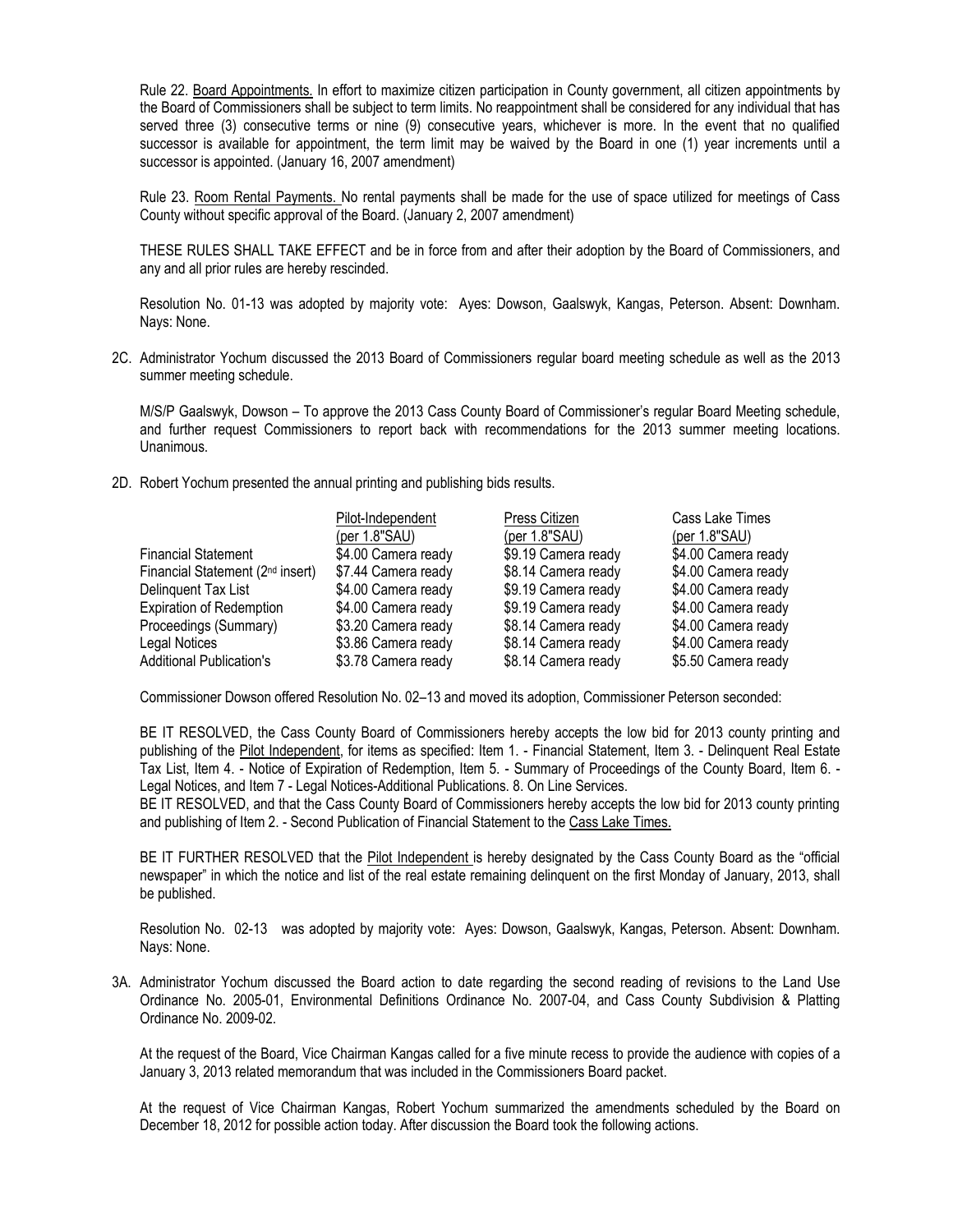M/S/P Peterson, Dowson – To delete from the recommended revisions any amendments to the existing Land Use Ordinance Section 1107 Extractive Use. Unanimous.

M/S/P Gaalswyk, Peterson – To amend the recommended revisions to the Land Use Ordinance Section 1126.10 Fences by requiring fences to be similarly finished on both sides. Unanimous.

M/S/P Gaalswyk, Peterson – To amend the recommended revisions to the Land Use Ordinance Section 1104.9 Resorts by deleting paragraph 3 of Section I. Resort Compliance Reporting. Unanimous.

M/S/P Dowson, Peterson - To amend the recommended revisions to the Land Use Ordinance as follow: Section 903.2 by renaming the Urban Growth land use zone to Municipal Growth, Section 1126.1 by standardizing setbacks for structures at 20 feet from roadways, and the addition of Appendix "D" List of Acronyms. Unanimous.

Vice-Chairman Kangas asked the Board and audience for any other comments or amendments to the revisions of the Land Use Ordinance No. 2005-01, Environmental Definitions Ordinance No. 2007-04, and Cass County Subdivision & Platting Ordinance No. 2009-02.

Lee Theisen requested an amendment to the recommended revisions to the Land Use Ordinance Section 1128.4 Shoreland Impact - Zone 2 by maintaining the existing limits on vegetation removal. County Planner Paul Fairbanks explained the Planning Commission's recommendation for underdeveloped lots and the opportunity of a variance. No action was taken.

Additional questions and comments relating to the recommended Ordinance revisions were heard from Jan Schultz, Bill Herheim, Rusty Lilyquist, and Ron Wickham. No action was taken.

M/S/P Dowson, Kangas - To adopt as amended on second reading and therefore final adoption of Land Use Ordinance #2013-01 - Amending Cass County Land Use Ordinance No. 2005-01, Environmental Definitions Ordinance #2013-02 – Amending Environmental Definitions Ordinance No. 2007-04, and Subdivision & Platting Ordinance #2013-03 - Amending Subdivision & Platting Ordinance No. 2009-02, and further that Ordinance No. 2013-01, Ordinance No. 2013-02, and Ordinance No. 2013-03 shall be effective February 15, 2013 after their publication and filing as provided by law. Unanimous.

4A. Land Commissioner Josh Stevenson discussed the work with the LSOHC in the acquisition of strategic parcels that provide access to inaccessible public land and protect critical forest habitat. Mr. Stevenson explained that the MNDNR recently changed the appraisal process requiring a higher level of Certified Appraiser than the County has been using in the past. The first round of RFP's produced prices almost triple than services in the past, and after consulting with the MNDNR, and a second round of RFP's produced prices closer to historical costs. Mr. Stevenson requested approval to award the contract to Lawrence Valuation Service LLC for all identified parcels not to exceed \$10,800.

| Township & Parcel Number                  | Ludenia | <u>LVS</u> | Hosch    |
|-------------------------------------------|---------|------------|----------|
| Homebrook Parcel - 17-006-3200            | \$2500  | \$0        | \$3995   |
| McKinley Parcel - 25-010-3300             | NА      | \$0        | \$3995   |
| Wilson Parcel - 50-019-4300               | ΝA      | \$0        | \$3995   |
| Powers (Island Lake) Parcel - 34-018-2400 | ΝA      | \$0        | \$3995   |
| Woodrow Parcel - 51-033-1102              | \$3000  | \$0        | \$5395   |
| Deerfield Parcel - 13-001-1400            | NА      | \$0        | \$3995   |
| Kego Parcel's - 19-028-4102; 19-027-3204; | \$3,500 | \$0        | \$4395   |
| 19-027-3205; 19-028-4100                  |         |            |          |
| Total                                     | ΝA      | \$10,800   | \$19.995 |

M/S/P Peterson, Gaalswyk – To approve a contract with Lawrence Valuation Service LLC for appraisals of: Homebrook Parcel – 17-006-3200; McKinley Parcel – 25-010-3300; Wilson Parcel – 50-019-4300; Powers (Island Lake) Parcel – 34- 018-2400; Woodrow Parcel – 51-033-1102; Deerfield Parcel – 13-001-1400; Kego Parcel's - 19-028-4102, 19-027-3204, 19- 027-3205, 19-028-4100 not to exceed \$10,800. Unanimous.

M/S/P Dowson, Kangas – To discuss the DNR appraisal standards with the Cass County State legislative delegation at the AMC Legislative Meetings in March 2013. Unanimous.

4B. Mr. Stevenson requested action on Resolution No. 03-13 establishing annual Grant In Aid (GIA) Trail status by the MNDNR.

Commissioner Peterson offered Resolution No. 03-13 and moved its adoption, Commissioner Gaalswyk seconded:

BE IT RESOLVED, that Board of Commissioners of Cass County, Minnesota, hereby approve applications for the 2013- 2014 grant-in-aid assistance for: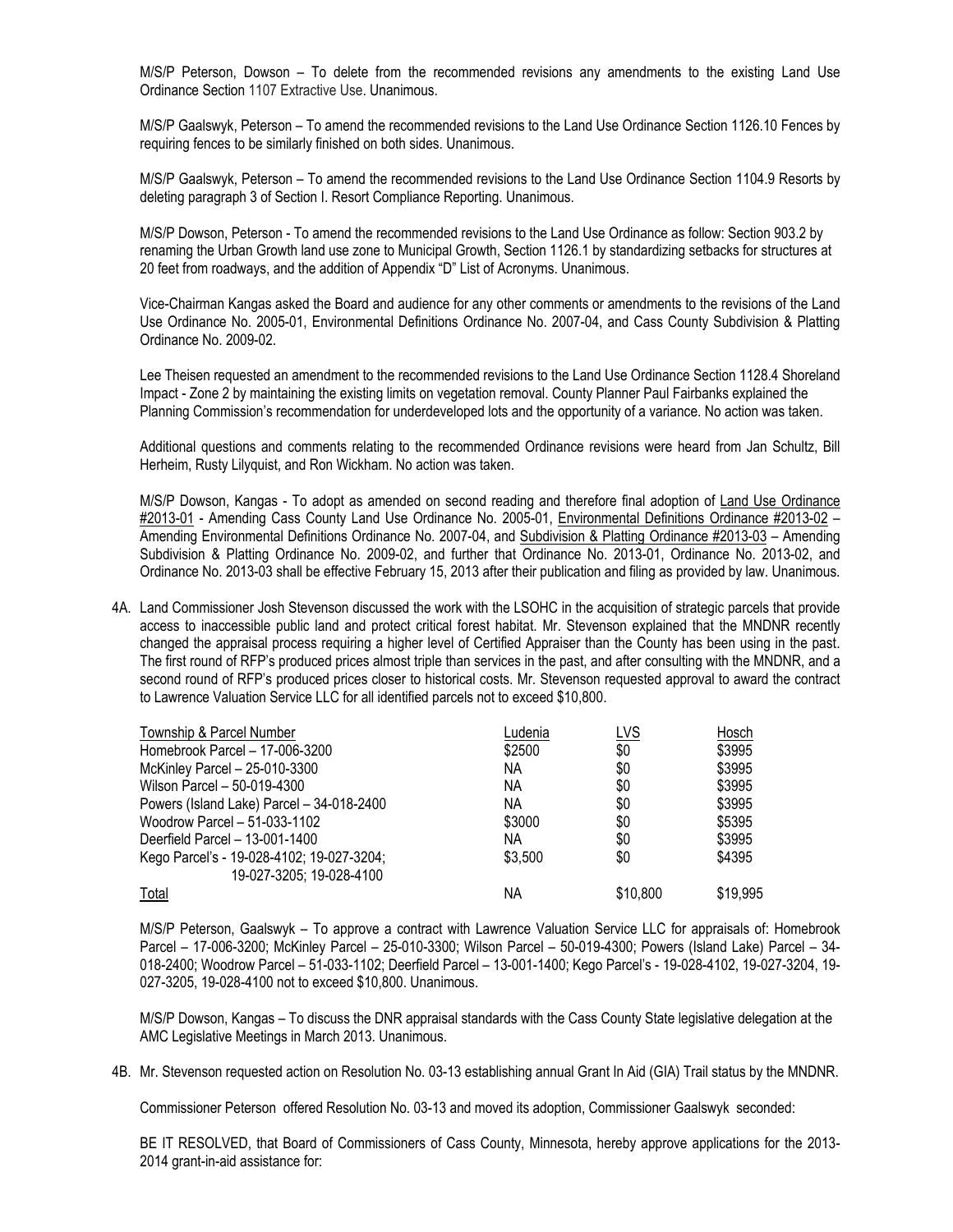### Cass County Ski Trails

- 
- 

## Snowmobile Trails

- 
- 
- Brush Pilots  **Snoway 1**
- 
- 
- 
- 
- 
- Wadena Trail Breakers

#### All-Terrain Vehicle

Soo Line

Resolution No. 03-13 was adopted by majority vote: Ayes: Dowson, Gaalswyk, Kangas, Peterson. Absent: Downham. Nays: None.

5A. Sheriff Tom Burch requested Board action on a contract with Working Together Coalition through the Pine River/Backus Family Center to provide alcohol beverage training and compliance inspections. Mr. Burch added that the overall goal of the WTC and the compliance check program is to prevent underage drinking through educating the public. Administrator Yochum reported that the 2013 adopted budget includes up to \$7,000.00 for this purpose.

M/S/P Dowson, Peterson – To approve as presented the Memorandum of Understanding with the Working Together Coalition through the Pine River/Backus Family Center to provide Countywide alcohol beverage training and compliance inspections for 2013 up to \$7,000.00. Unanimous.

6A. Cass County Economic Development Director Gail Leverson presented two letters of intent (Boser Construction Inc. & Russ Wood, Walker MN) regarding the purchase of property for residential development at the former Ah-Gwah-Ching site in Walker. The Board discussed next steps in preparing a response.

M/S/P Dowson, Peterson – To establish an Ad-Hoc Committee of the Board (Commissioners Dowson and Peterson) to prepare a County response to the letters of intent to purchase property for residential development at the former Ah-Gwah-Ching site and report back to the full Board. Unanimous.

7A. County Engineer David Enblom and Construction/Design Engineer Laura Hadrava presented an updated bridge priority list. They explained the rating process and requested Board approval as the first step for construction programming including seeking related financing.

Commissioner Dowson offered Resolution No. 04-13 and moved its adoption, and Commissioner Gaalswyk seconded:

PURSUANT to the procedures outlined in Minnesota Department of Transportation Technical Memorandum No. 85-7-SA-1 (April 5, 1985), regarding application for grants for Bridge Replacement projects on County Highways, Township Roads, and City Streets, the following priority lists are hereby established, revising all previously established priority lists.

| County State Aid Highways | Bridge No. | Sufficiency Rating        |
|---------------------------|------------|---------------------------|
| CSAH 1                    | 11501      | 90.8                      |
| CSAH 1                    | 7171       | 79.4                      |
| CSAH 1                    | 7223       | 69.9                      |
| CSAH 25                   | 5711       | 27.5                      |
|                           |            |                           |
| County Highways           | Bridge No. | <b>Sufficiency Rating</b> |
| C.R. 103                  | 88243      | 46.3                      |
| C.R. 161                  | 1660       | 75.6                      |
| C.R. 107                  | 88245      | 67.8                      |
| C.R. 129                  | 7439       | 68.8                      |
| <b>Township Roads</b>     | Bridge No. | <b>Sufficiency Rating</b> |
| Wabedo Twp.               | L5880      | 75.0                      |

- Hiram Washburn Lake
- Goose Lake Cut Lake
- Arctic Paul Bunyan
- Aspen Pipeline
	-
	- Chippewa Snowsnake
	- **Eagle Country Soo Line**
- Heartland **•** Triville
	- Hiram Winnie Loop
	- Lost Girl Wood Lake